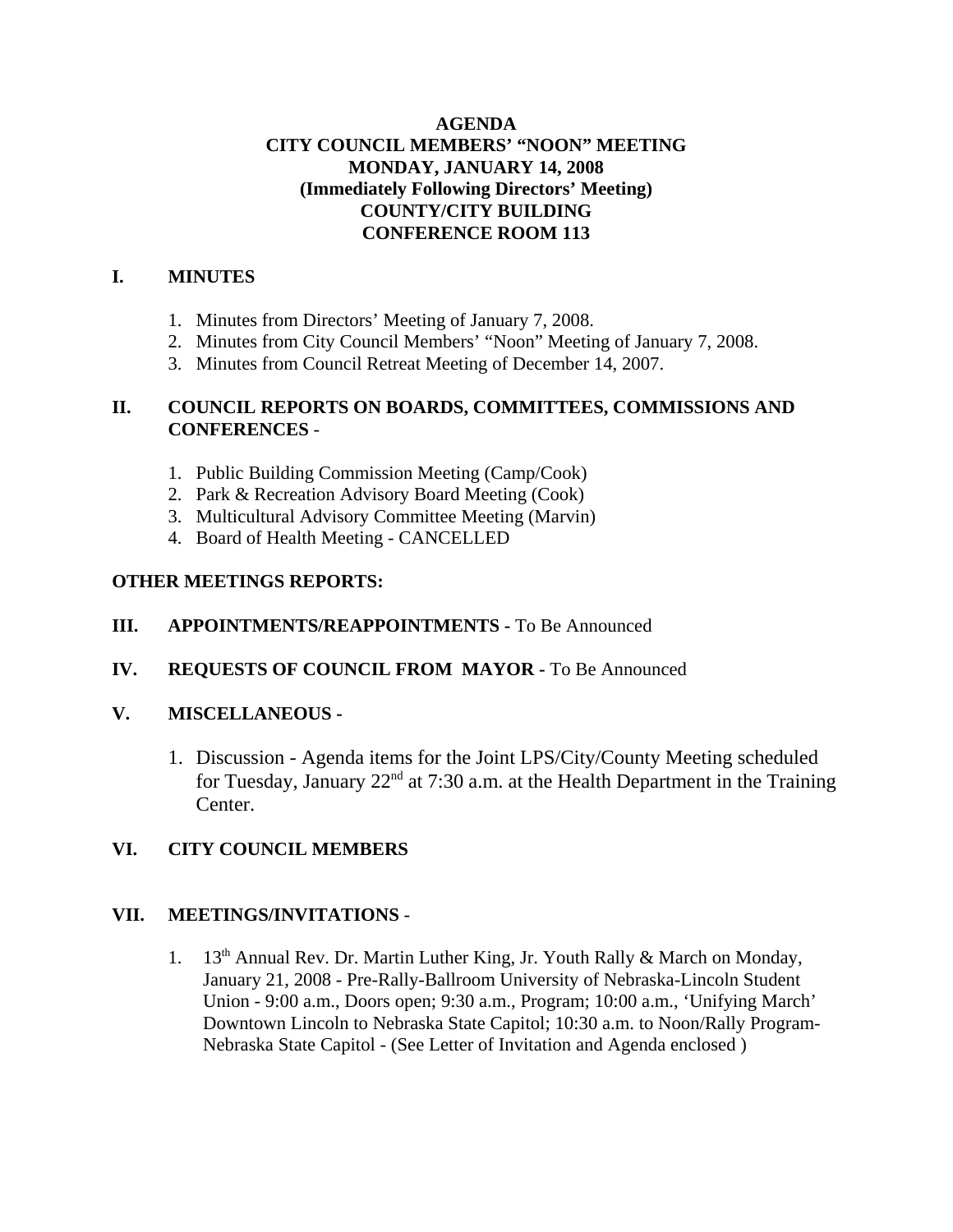- 2. 2008 Governor's Arts Awards Ceremony on Tuesday, February 5, 2008 at The Cornhusker Hotel in the main Ballroom - Doors open at 11:30 a.m. with lunch served at Noon, 12:00 p.m. to 1:30 p.m. - Cost: Tickets \$25/each - RSVP by Jan.  $22<sup>nd</sup>$  - (See Invitation)
- 3. Boys & Girls Club of Lincoln/Lancaster County, Inaugural Annual Meeting & Dinner on Thursday, January 31, 2008 from 6:00 p.m. to 8:00 p.m. at First Presbyterian Church, 840 South 17<sup>th</sup> Street - RSVP to Deb Butler at 441-2407 -(See Invitation)
- 4. Invite from Mayor Beutler to attend a public update on the work of the West Haymarket Action Team (WHAT) on Wednesday, January 30, 2008 at 1:30 p.m. in the Mayor's Conference Room - (See Letter of Invitation)

#### **VIII. ADJOURNMENT**

ca011408/tjg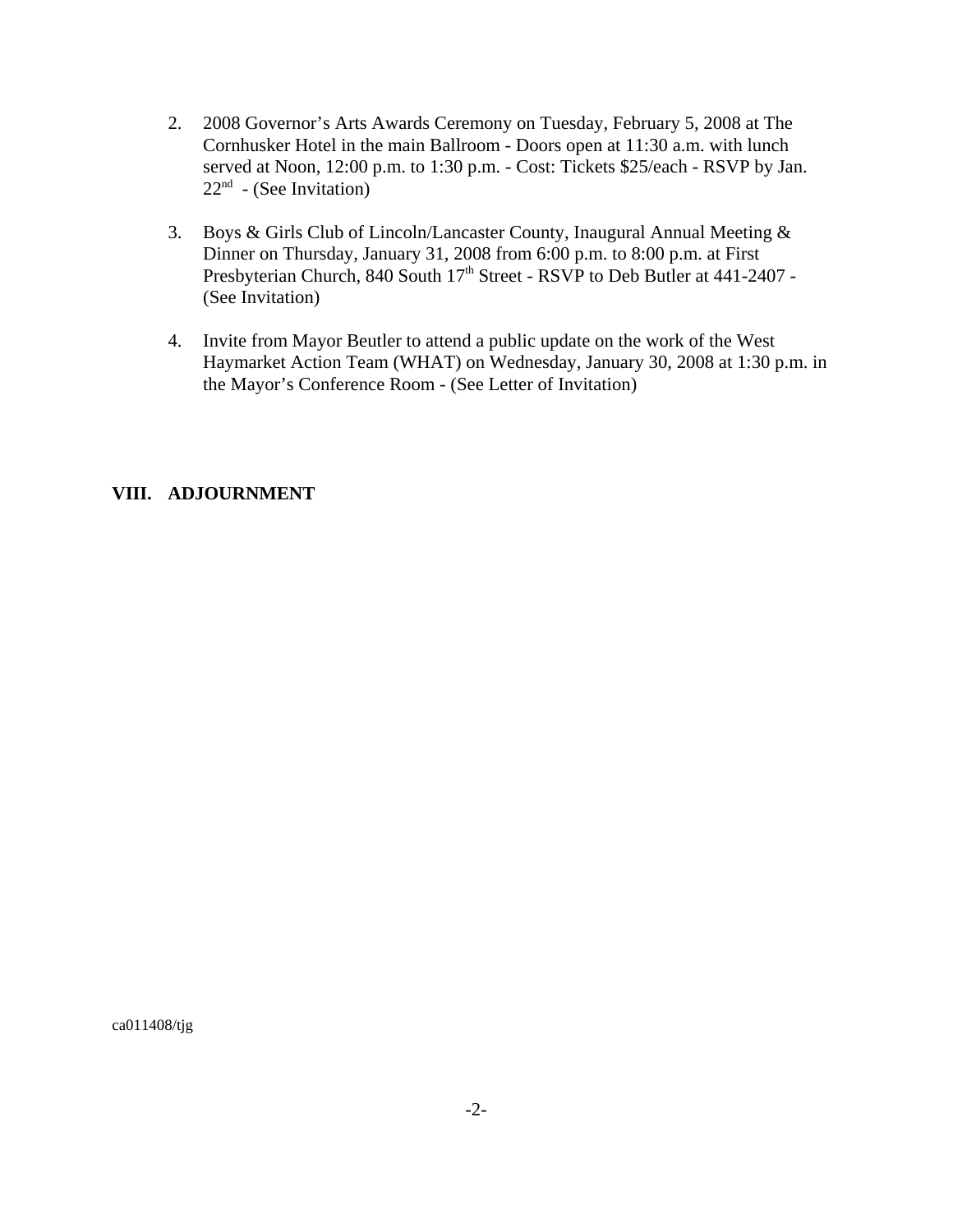### **CITY COUNCIL "NOON" MEETING MINUTES MONDAY, JANUARY 14, 2008 COUNTY/CITY BUILDING, CONFERENCE ROOM 113**

**Members Present:** Dan Marvin, Chair; Robin Eschliman, Vice-Chair; Jon Camp; Jonathan Cook; Doug Emery; John Spatz; and Ken Svoboda.

**Others Present:** Dana Roper, City Attorney; Denise Pearce, Aide to the Mayor; Rick Hoppe, Aide to the Mayor; André Mick, LIBA, Deena Winter, Lincoln Journal Star; Mary Meyer, Staff; and other interested parties.

Nebraska Open Meetings Act posted in Room 113.

Chairman Marvin opened the meeting at 11:20 a.m.

### **I. MINUTES**

- 1. Minutes from Directors' Meeting of January 7, 2008.
- 2. Minutes from City Council Members' "Noon" Meeting of January 7, 2008.
- 3. Minutes from Council Retreat Meeting of December 14, 2007.

Chairman Marvin called for approval of above minutes. With no corrections or discussion, minutes approved by acclamation. Marvin scheduled a meeting for Councilman Spatz and himself regarding minutes.

# **II. COUNCIL REPORTS ON BOARDS, COMMITTEES, COMMISSIONS AND CONFERENCES**

### **1. Public Building Commission Meeting (Camp/Cook)**

Camp stated discussion was on naming the Court House Plaza. The Public Defender had stated there may be confusion on calling the building Court House Plaza, with the Hall of Justice close and many citizens call it the Court House. To broaden had dialogue on selling naming rights, naming for famous people, or endowments. Not sure of any financial benefit and some members concerned with commercial names. An example is UNL with buildings named for people who endowed. Possibly look at a City/County/PBC policy on leveraging the private sector.

The PBC received request for cell phone pickups for an LPS non-profit project, which was decided against as the Victim Witness Program has drop off spots for cell phones and felt it might be a conflict. Then, short discussion on modifications and alterations on building.

### **2. Park & Recreation Advisory Board Meeting (Cook)**

Cook reported the Board discussed land surplusing. Asked the Parks naming policy be provided to the Building Commission. Members discussed continued programs, services, and prioritization, as anticipating budget restraints. The Parks Board rated their decisions on what is of community importance, to what level the City should support certain priorities, and how the Parks Department is involved. People rank for different reasons; individual cost of services, what might be done by the private sector, with feedback to the Mayor for budget prioritization to attain outcomes wanted.

Camp asked how much is currently in the Parks and Rec Foundation. Would like to discuss for the future how to encourage the private sector to step forward with endowments, and consider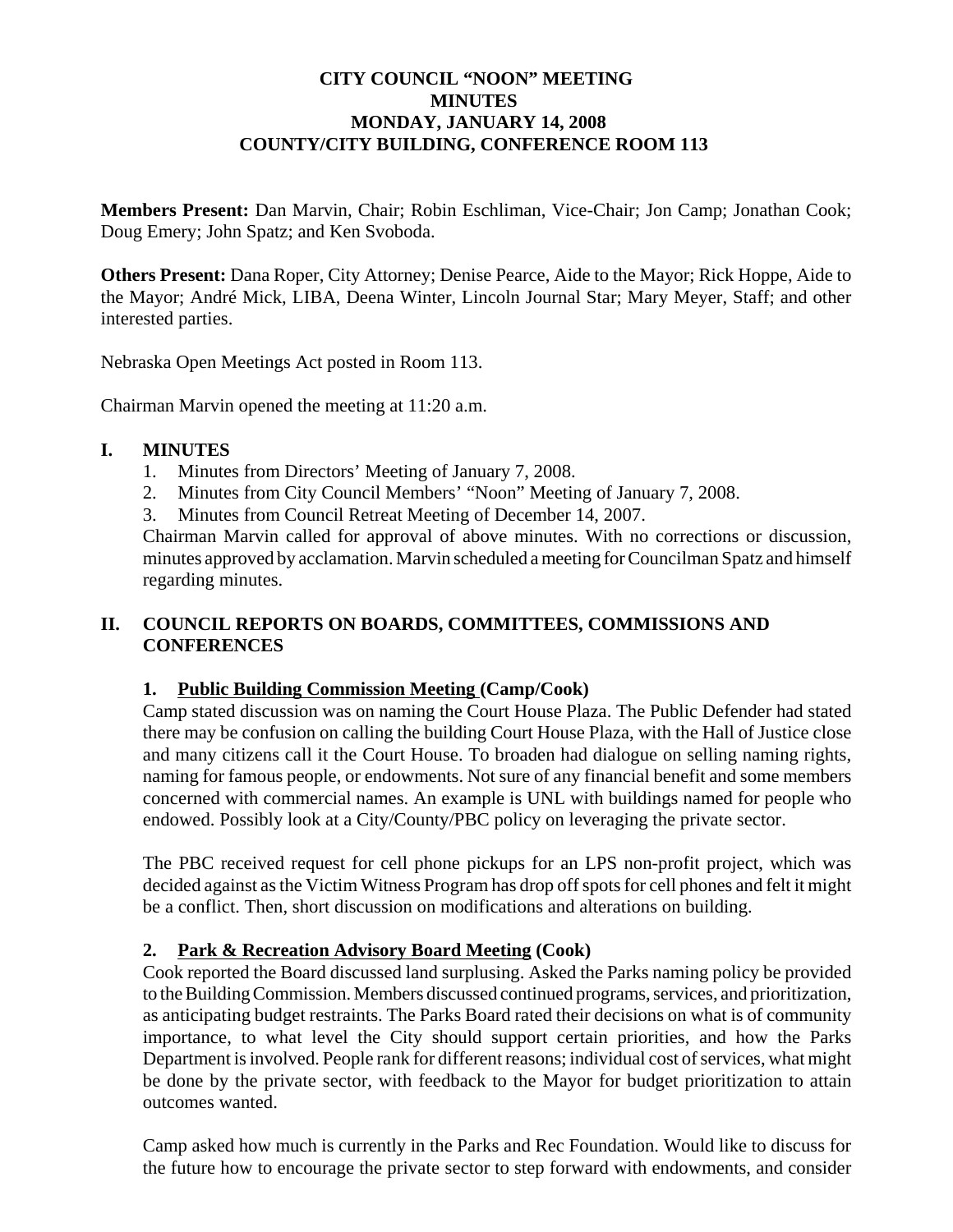where to obtain matching funds if requested. Without a policy it allows citizens, or groups, to tell us our priorities, unless we do not accept. The Foundation could be elevated in the public mind, encouraging more endowments. Possibly a program to leverage as the University does with their foundation, having contributions, which doesn't throw our City budget out of line. A difficult challenge especially with no surplus monies. Cook will acquire a report on the Foundation and what they donated to in recent years. The Parks Board position has been the Foundation and private funds raised go to specific projects, not daily operations. Camp suggested Council set aside time to brainstorm to look at the vision. This is tied somewhat into the budget, what mechanisms to put in place to encourage people but giving ourselves latitude.

# **3. Multicultural Advisory Committee Meeting (Marvin)**

Marvin reported they discussed affirmative action, and Mayor Beutler gave proposals to deal with an Affirmative Action officer. For a time Williams will transition into the program, with the office having money to permanently hire for half-time. Pearce stated the Outreach Coordinator works with Williams, on a volunteer basis. Marvin added they had conversation regarding dealing with elevated levels of crime in the north, south, and Everett area. Concern heard if encouraging into rehabilitation, etc. the economic makeup of the particular area may displace people.

Discussion on by-laws. May change some by-laws, although by procedures if we introduce a change have to vote on change the following meeting. Will consider a change to the by-laws for removal of people who do not attend meetings. Also, a MAC appointment is on formal Council agenda today.

# **4. Board of Health Meeting - Meeting Cancelled.**

# **OTHER MEETINGS REPORTS:**

### **III. APPOINTMENTS/REAPPOINTMENTS**

Pearce had no new appointments, or reappointments. Two items coming, one being the Citizens Police Advisory Board worked on an ordinance change, with the First Reading on the 28<sup>th</sup>, and someone from the Board and the Police Department contact will testify. Basically changes the jurisdiction. The Veterans Memorial Garden Advisory Council will have an ordinance change, a resolution on the 28<sup>th</sup> agenda. A by-law change, followed by Council approval, to get rid of term limits for this Board.

For the Audit Advisory Board the Mayor has two of his three choices. He will appoint Mike Justice, a CPA who works for UNL, satisfying the ordinance requirement. Number two is Chuck Palleson, an attorney, and now working on number three.

Eschliman asked on candidates who didn't fill out applications, did the names come from the Council or Mayor? Pearce replied both. Eschliman thought three filled out applications and four did not. Pearce will contact the individuals before decisions would be made. Marvin has two names. Trying to contact one with the other individual not thinking appropriate for too many University individuals to be on the same board and submitted three additional names of whom he felt would be good candidates. Another person submitted is connected with Wesleyan.

Camp asked on requirements if we ask for one CPA or more? Pearce replied with the Mayor's and Council choices one of the three has to hold an active CPA license, Certified Internal Auditor, or experience showing such knowledge in the area of conducting performance audit. Camp added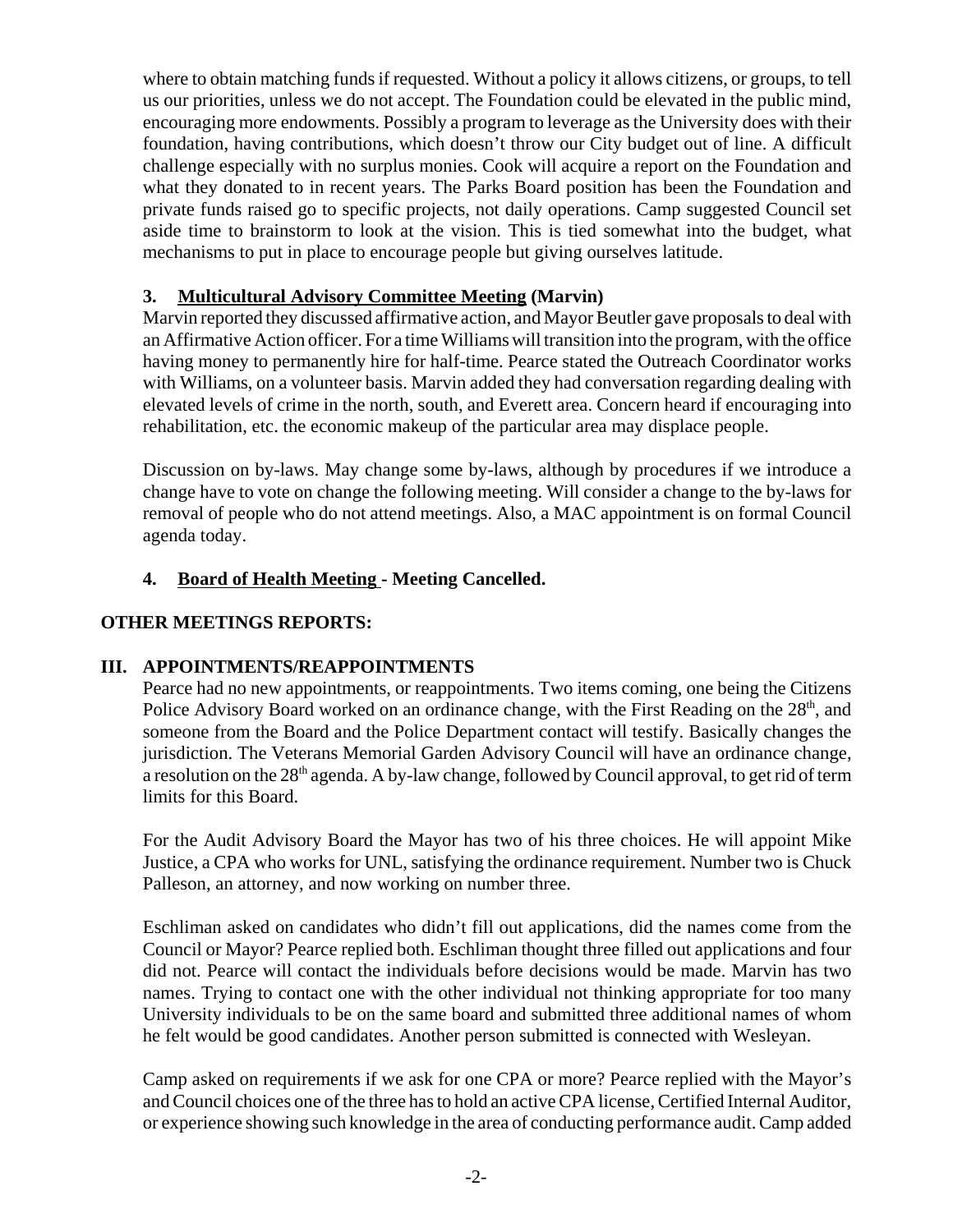it doesn't mean we couldn't appoint several. Eschliman suggested to submit all names by the first Tuesday in February. Pearce will take the names, obtain contact information, and ask them to complete an application form.

Pearce stated the first set of appointments have to be staggered. One for one year, one for two, and one for three years. Camp thought with three year terms would ask the one year people to take on a four year commitment. Are there maximum term limits? Pearce replied three terms, or nine years. Camp asked if we have anyone with banking background, and asked if they should solicit people with other backgrounds, i.e., insurance industry, for talents?

Camp stated the LES Board is on today's agenda. Trying to set a consistent process, and thinking we could wait on Mr. Evans as he is a reappointment. Svoboda added reappointments are different than first time appointments, and don't know if they would have to attend. We should know them, and their voting record. For new appointments it is important, and should work on a series of questions for all applicants we look at nominating. Would have a better idea of the person and their philosophies on City government. For all applicants there would be questions, some pertinent to the Board they look to serve on, and others more generic. Hoppe asked if we could have a phased approach if talking about larger boards but then decide whether the effort involved generates the outcome? Worried on the tracking. Pearce added the Health Department does have questions for the Board of Health. Svoboda said his goal is looking for Board members who truly have a commitment. We see boards who barely make their quorum on a monthly basis. We want true leadership and commitment for the terms served.

Camp wants new appointments to appear, and encourages appearance of reappointments, similar to alcohol. Benefits are highlighting that we have the entity which citizens appreciate, it encourages others to participate, plus giving recognition to Board members. On major boards encourage reappointments to come with possible reflections of their previous term. Pearce thought Council identified major boards as LES and the Planning Commission. Camp added the Board of Health. Marvin disagrees somewhat but goes with Council majority on appearances. Camp thought to change the agenda so they could appear with liquor, and not sitting through the meeting. Agreement voiced, with discussion for regular practice.

### **IV. REQUESTS OF COUNCIL FROM MAYOR**

Hoppe gave brief follow up to the Mayor's budget. May try a more out-based budget, a citizens survey. Looking for firms having experience in this type of survey with Nebraska ties. Will send information to firms for correspondence on their experience, then have the firms send out citizen surveys, not only soliciting information about what is liked/disliked but to receive thoughts and feelings on what they want to see government accomplish in the context of everything done. With budget hearings most citizens focus on a small budget piece, and we think this would be helpful to the establishments of outcomes and price of government. Not far along, putting specs together, will contact firms and see what experiences are available and if this is a worthwhile endeavor.

Eschliman asked if on a local level we'll have a chart, illustrating national, state, city, and our track record? Hoppe replied we have percent of personal income, with the difficulty being what to, and what not to, include. Some jurisdictions have schools, some have control of utilities, difficult to pin down. But believe people are aware of why they pay property taxes and fees, and feel it may be an appropriate topic for the survey. What citizens are interested in paying for government and what they receive. Eschliman added most jurisdictions did not include schools and thought to have the City and County, not necessarily with the schools, or could show